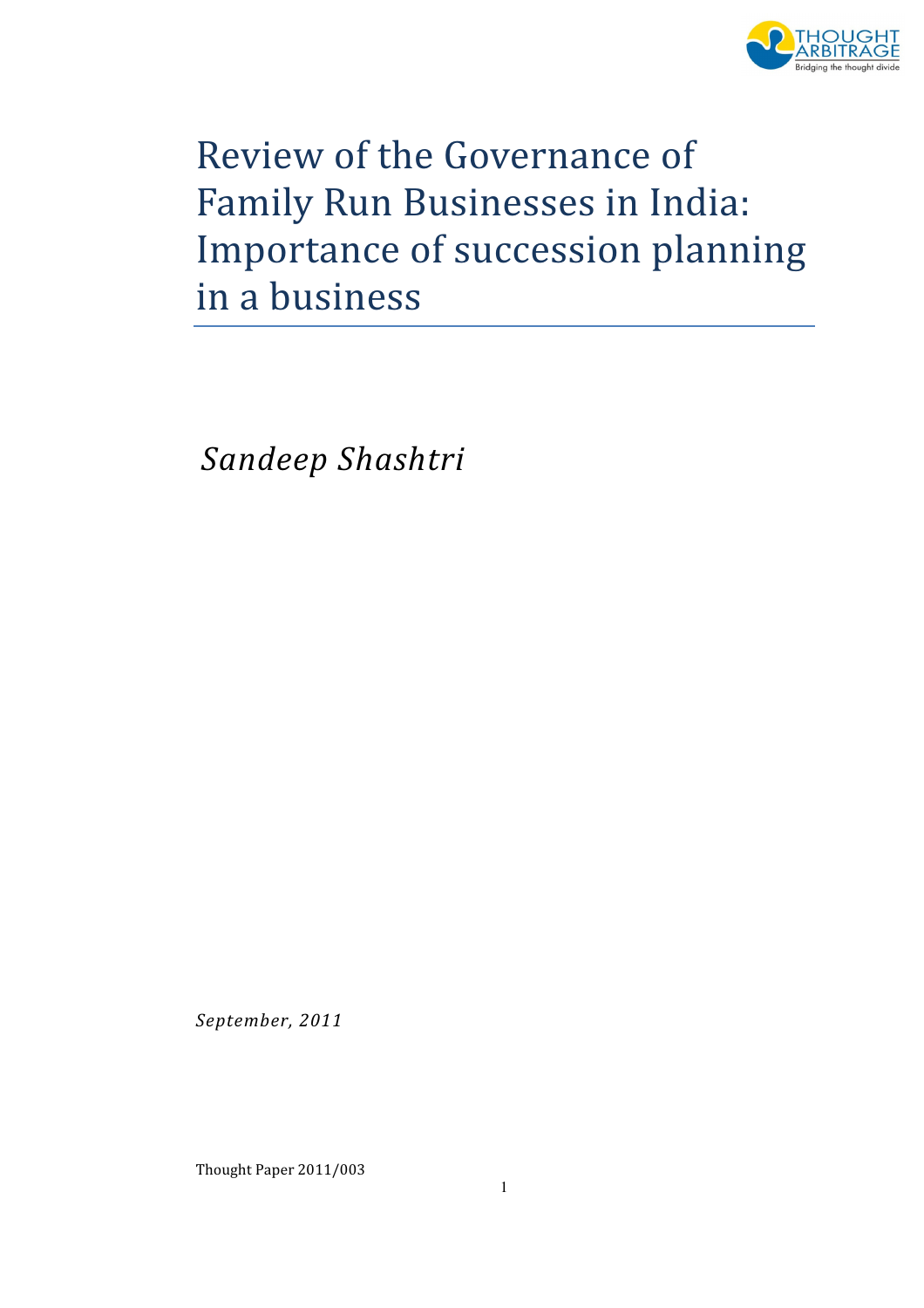

## **CONTENTS**

Introduction: Family run businesses in India

#### Managing a family run business: Key governance strategy frameworks

## Family councils, advisory board and independent non-executive directors:

Family run businesses in India; framework

#### Conclusion:

Future direction for Indian family run businesses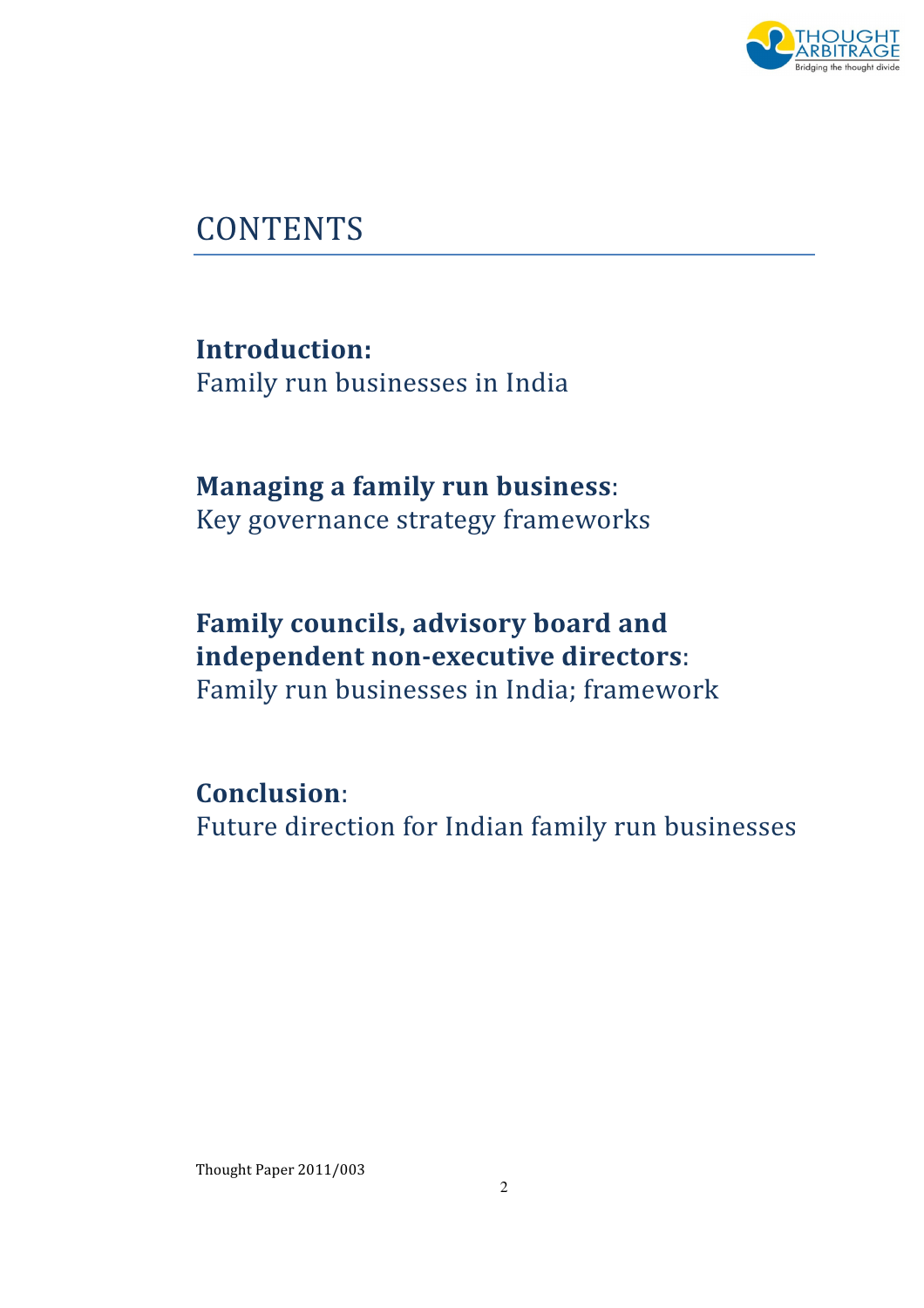

#### Introduction Family run businesses in India: Overview

In the wake of the Satyam Computers scandal<sup>1</sup> there has been a renewed interest in the management of family owned businesses in India. While that was a case in accounting fraud, bribery and investment in an unrelated family business; and the importance of good governance practises in family run businesses, including the issues of dominant ownership, (lack of) independence of board and collusion with the audit firm; there is, separately a rising concern on the issues pertaining to the succession issues in Indian family run businesses e.g. in the split of the Reliance Group between Anil and Mukesh Ambani<sup>2</sup> after the demise of their father the creator of the group with a charismatic "rags to riches" story and acrimonious public mudsling between them as well as the much publicised debate over the lack of succession plans for Mr Ratan Tata<sup>3</sup> when he turned 70. This paper will focus on the goals of family run businesses and the different approaches to succession planning that have been successful.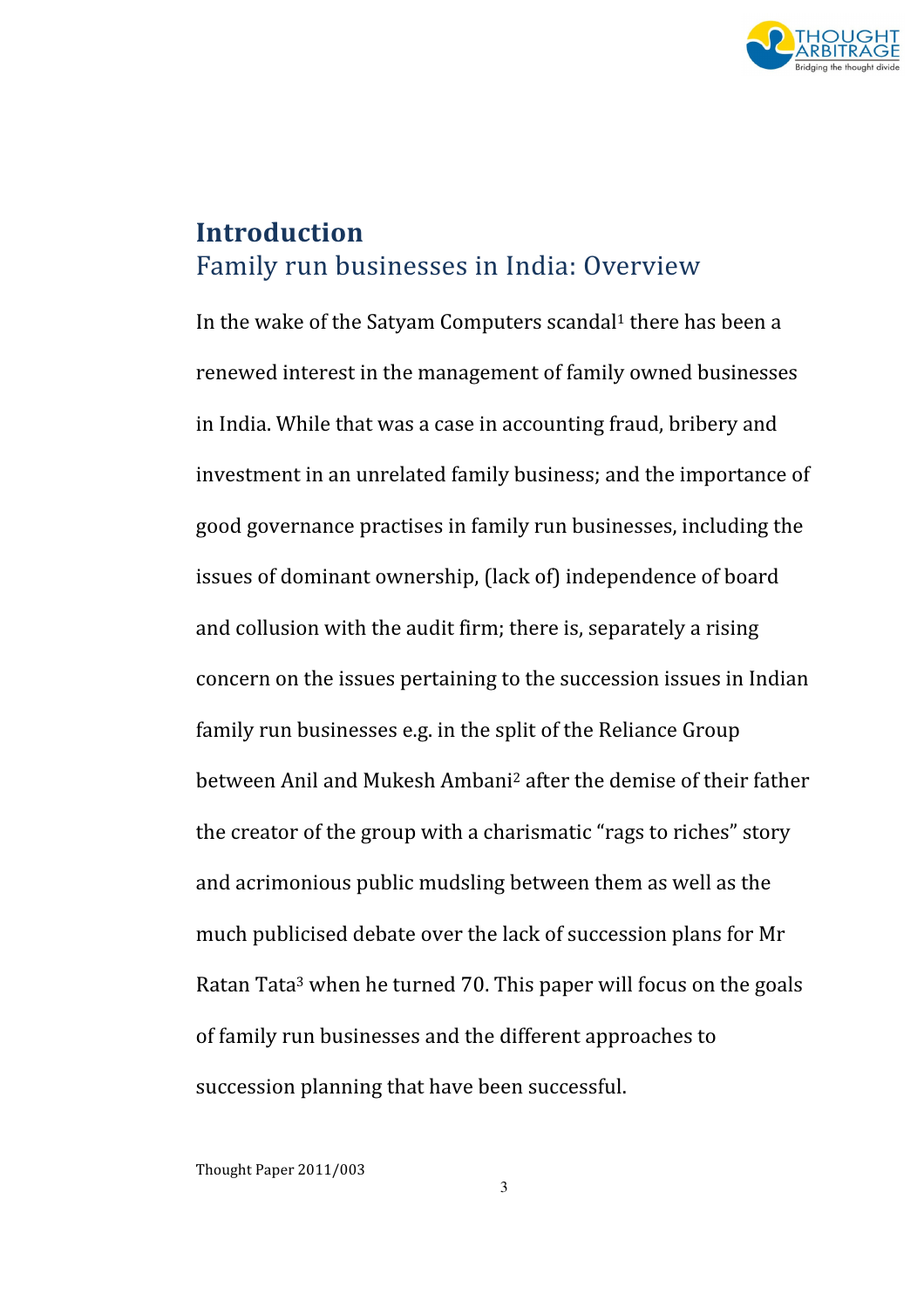

Survival and growth of family businesses beyond two or three generations is not always easy. Globally out of the 100 first generation businesses, 38 survive in to the second generation; and 12 survive in to the third generation says Ashish K Bhattacharya<sup>4</sup> quoting a CII study that indicates that for Indian family run businesses, only 3% survives the third generation. This is a serious challenge, because 71% of employment, 65% of GDP and 75% of market capitalisation depended on this sector in 2001. Family managed organizations dominate the Private Sector in Indian Business.

As pointed out by Bajaj (2004)<sup>5</sup>, 'Of the 100 private sector companies in India with market capitalization of over Rs. 1,000 Crores (1 crore=10 million), in my assessment about 75 are family managed, 18 are subsidiaries of MNCs and 7 are managed by professionals. One can quibble about the numbers, but the overwhelming fact is of family management'.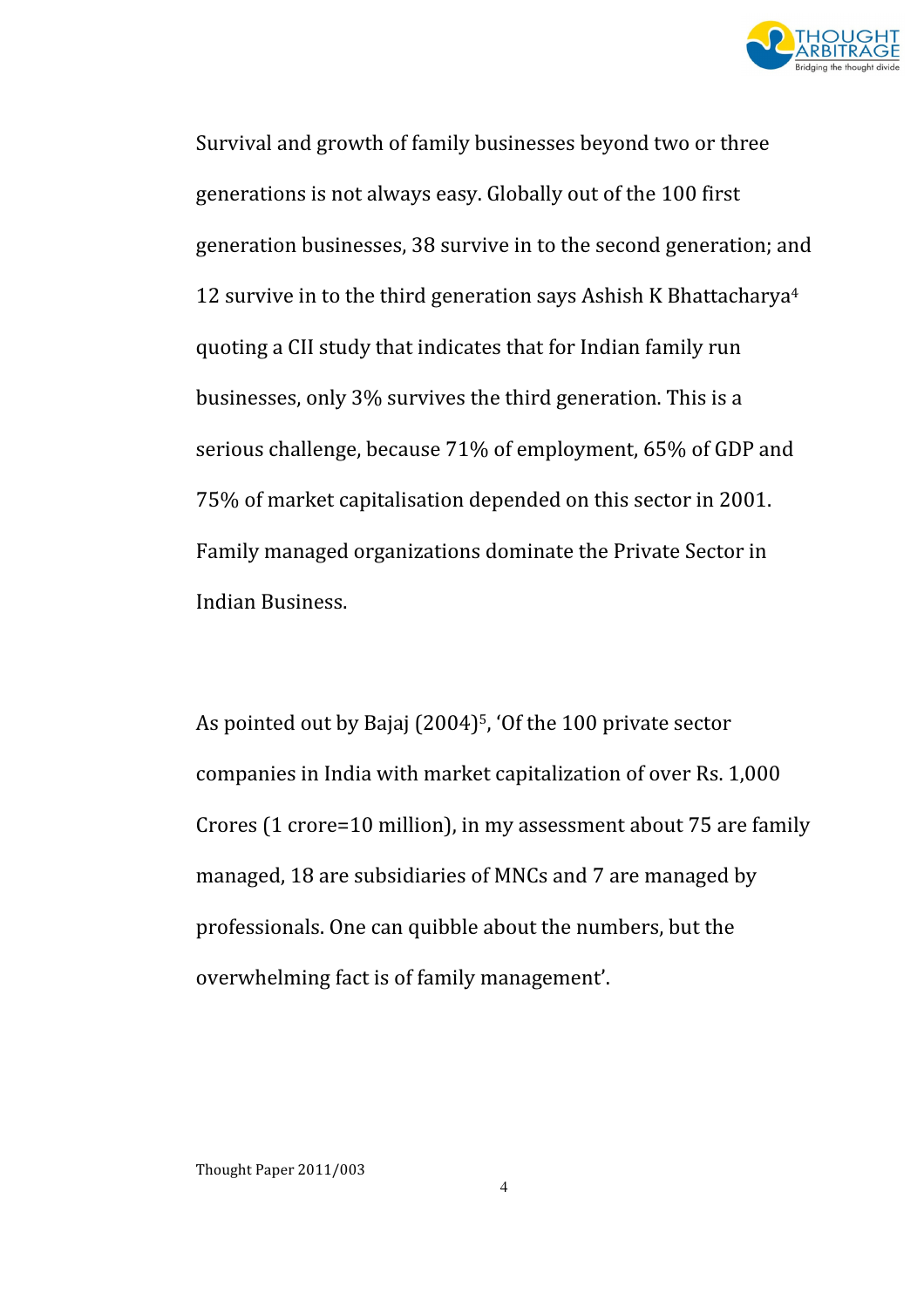

Moody's and ICRA 6surveyed certain corporate governance practices of 32 Indian companies in 16 prominent family groups, covering a broad cross-section of Indian industry; ICRA(2007) and found that although a few notable companies are leading the way in emphasizing the importance of good governance and adopting global best practice, important governance issues persist. These potentially have negative credit implications, and typically effect issues not (or only partially) covered by regulations – including leadership transition, transparency on ownership/control and related-party transactions, and independence of directors. The lack of board nomination sub-committees in most of the companies surveyed suggested that succession planning is not fully deliberated with appropriate involvement of independent directors. Lack of clarity on ownership and the financial position of non-listed family-controlled holding companies (which may have raised significant amounts of debt to fund the group) were also identified as material credit weaknesses. The survey also found that despite regulations regarding independent board directors, families retained significant control over listed companies – and sometimes appeared to be acting primarily for

Thought Paper 2011/003

5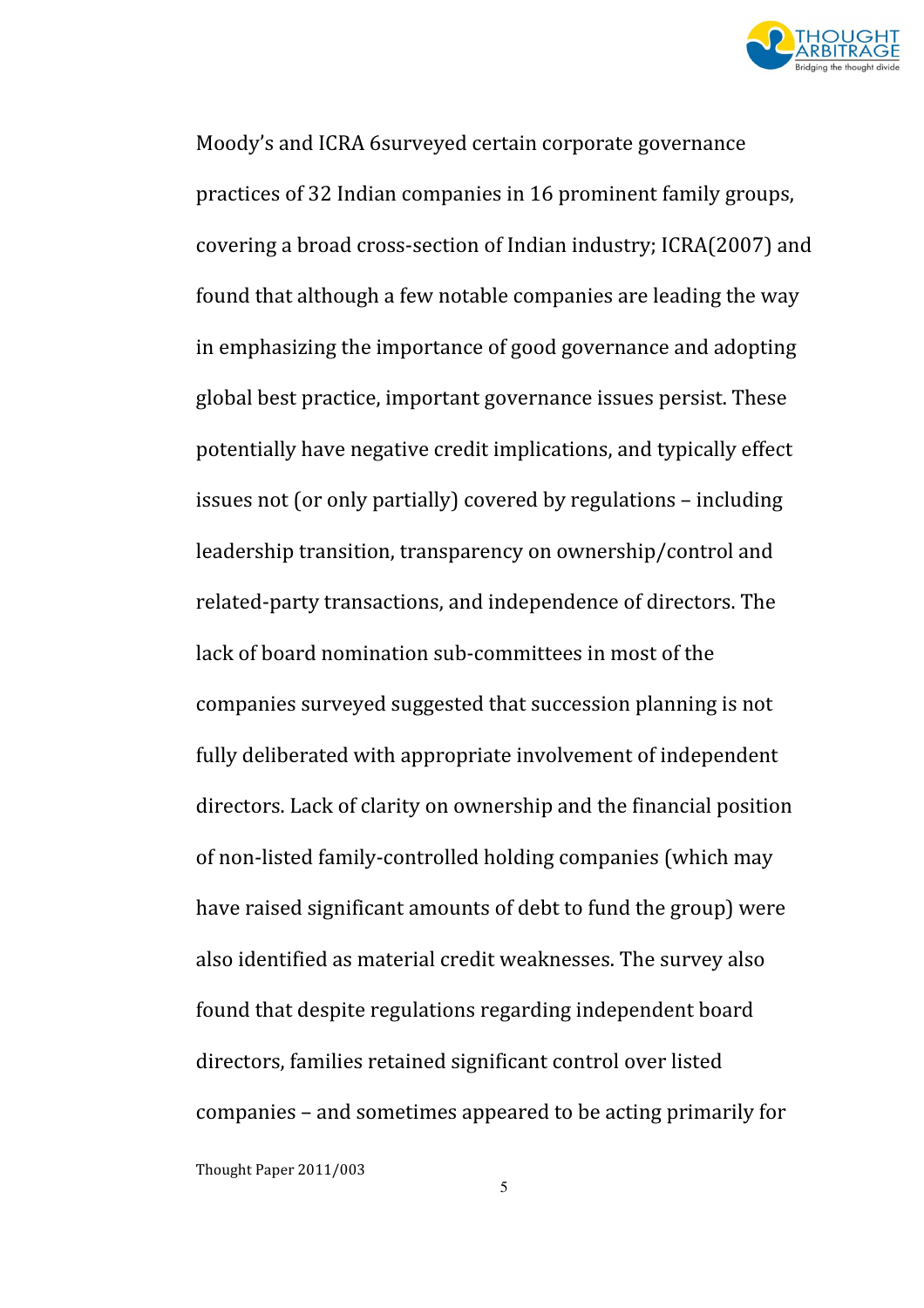

the benefit of the family, independence of directors was a big corporate governance challenge.

Some recent developments in Indian Business have clearly bought to the forefront the role of the succession planning in family run businesses and how it has impacted Corporate Governance in the organization. Succession usually happens in one of three ways: one is the corporate style, where a successful CEO creates a raft of choices for his board to select the best man for the job. The second is the dynastic way, where leadership passes from father to son (sometimes daughter). This is what happens in Indian familyowned businesses. The third approach is to do nothing. This is essentially a Darwinist approach, where success goes to the fittest. Its downside is that it is usually preceded by struggle and bloodletting. Dhirubhai's failure to leave a will has resulted in the biggest corporate fight in Indian history--a fight that hasn't ended even after the two brothers signed a deal brokered by mother Kokilaben in 2005. But deal, we now know, was merely the end of the beginning. Sibling wars, especially those that are born of mistrust, never end unless the break is clean.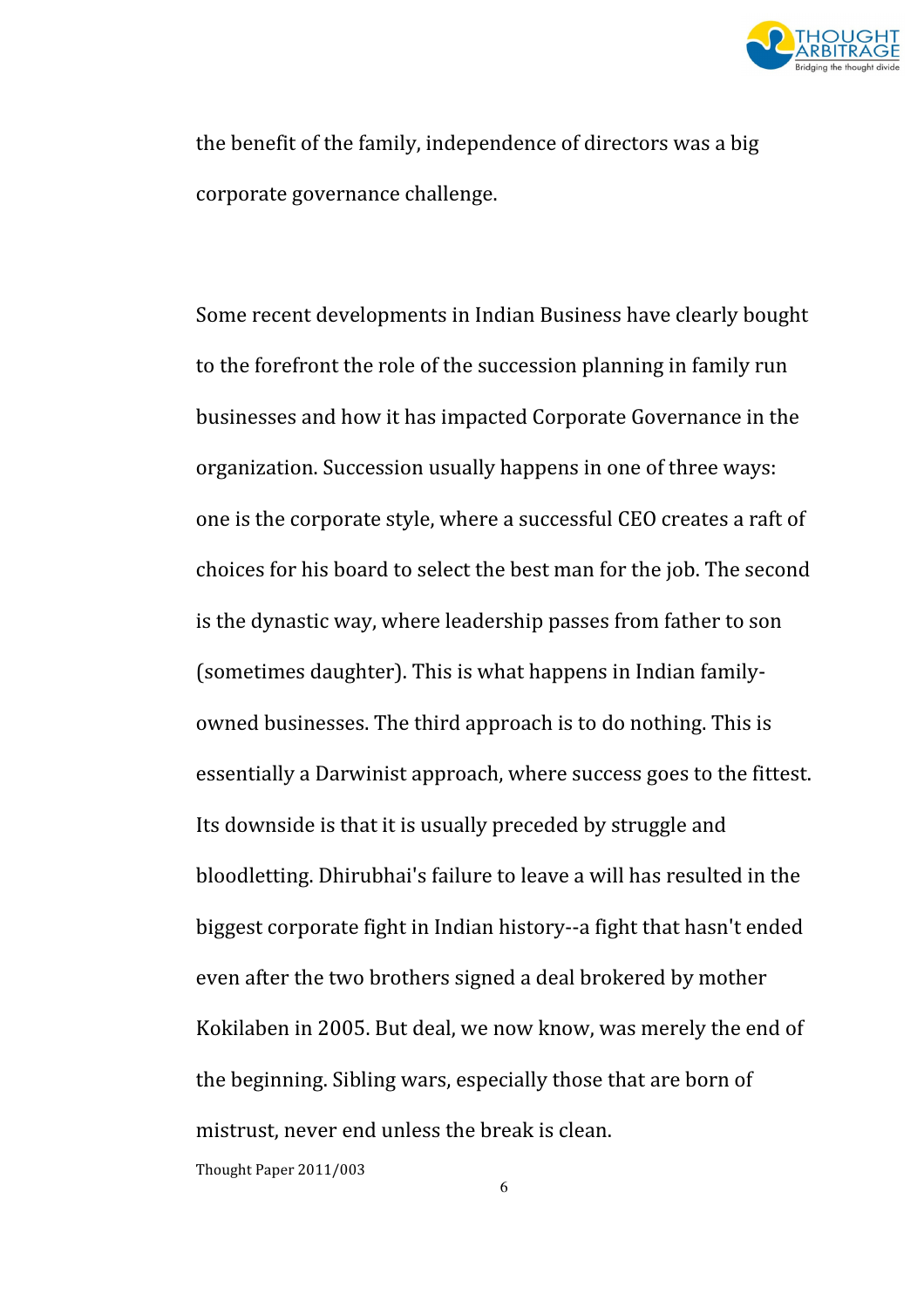

The sordid saga of Corporate Governance at Reliance which came into limelight in the dispute between the two Ambani brothers - Anil and Mukesh- has been very well documented by Dalal  $(2005)^7$ .

Not only were these grave charges of mis-governance against one of the largest Indian Companies, Dalal (2005) points out that ironically they were levied against a Company that had been showered with awards of Corporate Excellence (Institute of Company Secretaries) in 2003 and Corporate and Social Responsibility awards (Golden Peacock, by the Institute of Directors) in 2004 which coincided with the period when these misdemeanors had actually taken place!

#### Managing a family run business: Key governance strategy frameworks

The five attributes of enduring family businesses according to Christian Caspar, Anna Karina Dias and Heinz-Peter Elstrodt of Mckinsey & Companys are: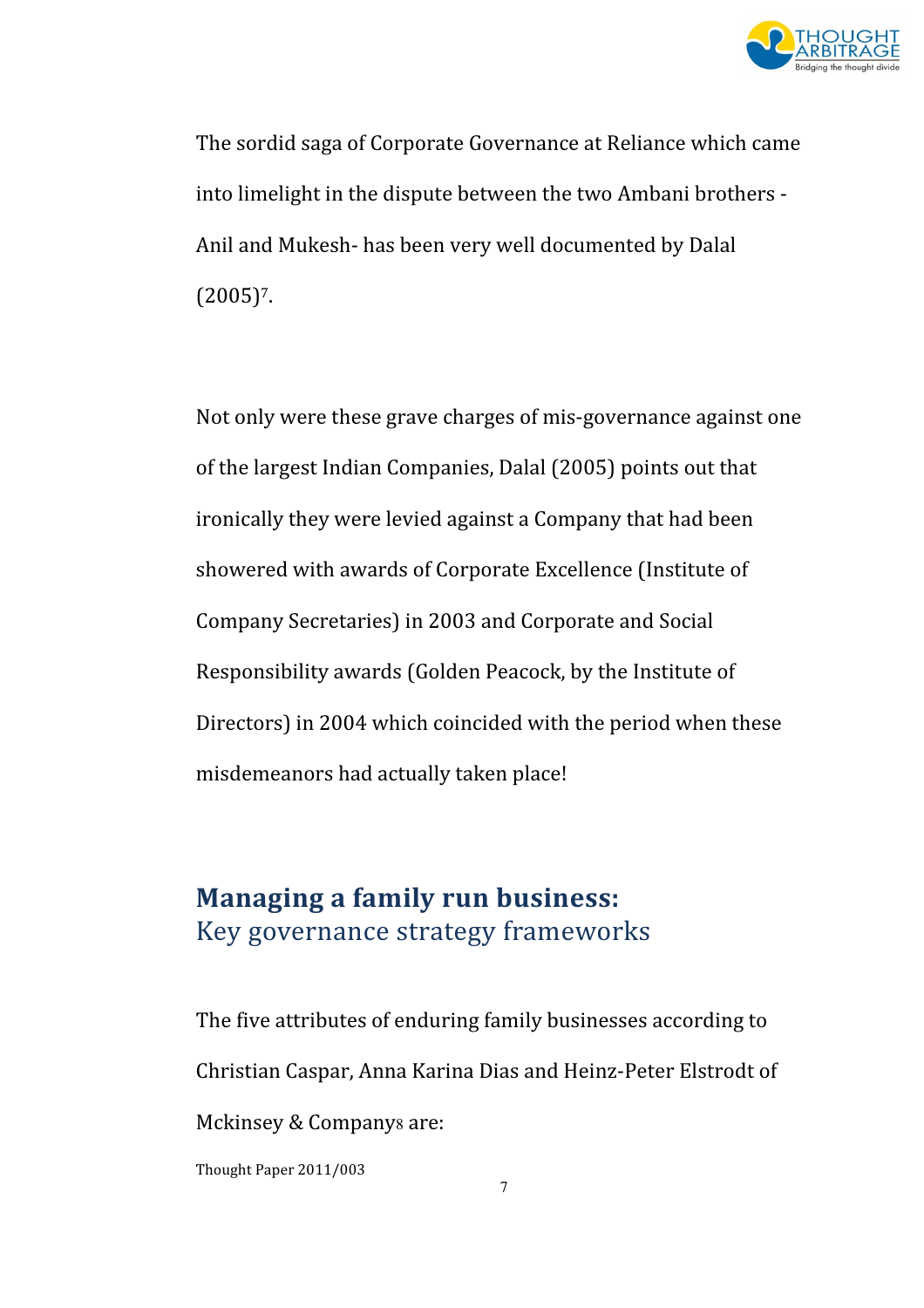

- i. Business & Portfolio Governance
	- a. Business portfolio
	- b. Capital composition; structure
	- c. New business development
- ii. Family
	- a. Family forums
	- b. Family policies
	- c. Family services

#### iii. Ownership

- a. Shareholder agreements
- b. Holding structures
- c. Legal covenants

#### iv. Wealth Management

- a. Investment office
- b. Legacy assets and new opportunities
- c. Governance
- v. Foundations & philanthropy
	- a. Management & governance of the family's own foundation
	- b. Third party foundations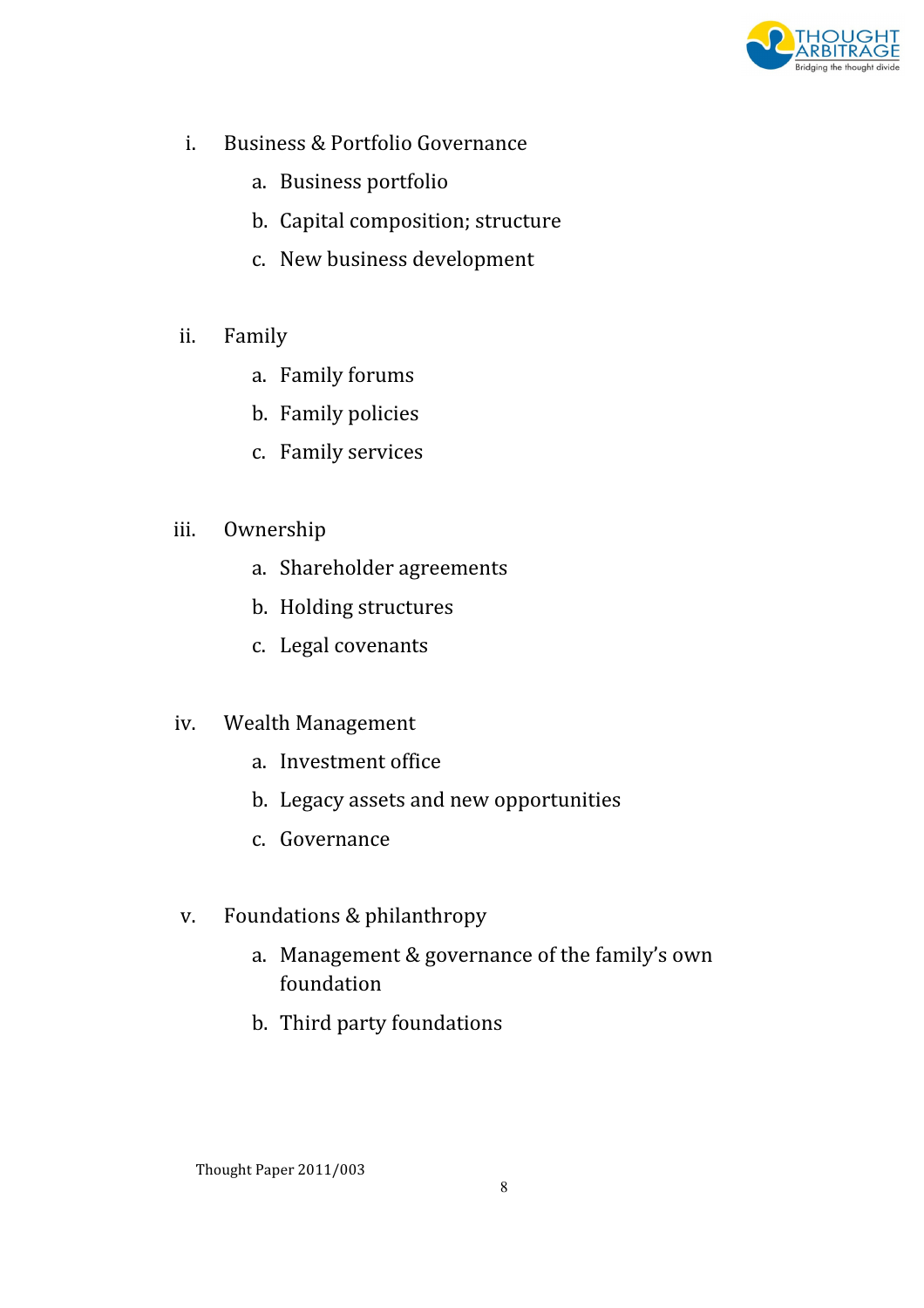

In the Indian context these have been reinforced in the case of successful family transitions. Mr. Muruguppa Subbiah<sup>9</sup> highlights the future challenges for his family business (a successful third generation family run business) as

- i. Wealth planning
- ii. Agency challenges as future generations are not necessarily actively in the business
- iii. Bill of rights & responsibilities
- iv. Ownership to trusteeship
- v. Leadership & succession planning.

In a study "Indian Family Business: Their Survival Beyond Three Generations" by Prof K Ramachandran, Indian School of Business he has built the Ten Commandments of Family Business:

- i. Family vision, strategy & governance
- ii. Business vision, strategy & governance
- iii. Conflict resolution mechanism
- iv. Preserving wealth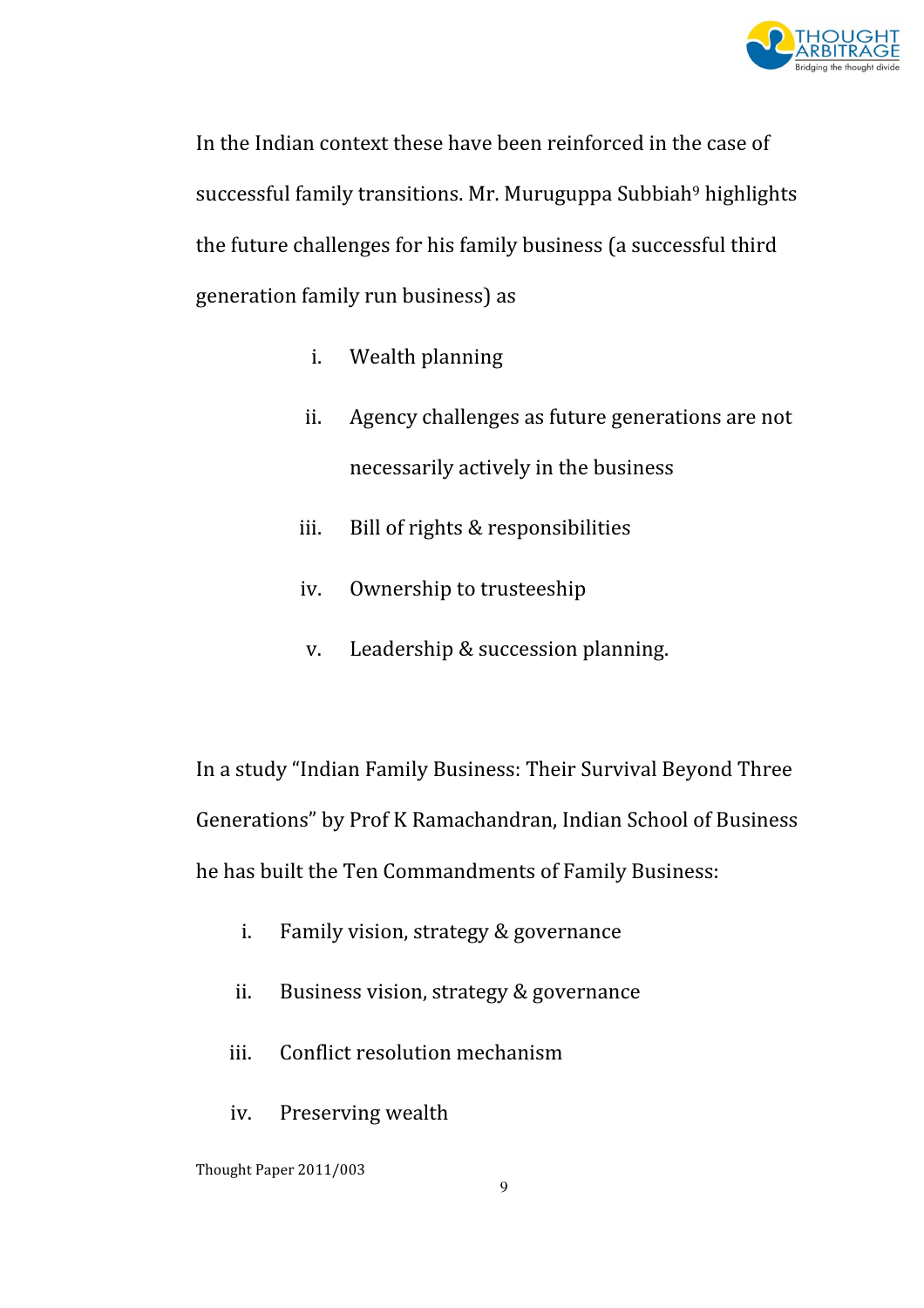

- v. Ownership structure
- vi. Induction & grooming
- vii. Retirement & estate planning
- viii. Recruitment & reward of non-family professionals
	- ix. Compensation & rewards for family
	- x. Succession Planning

### Family councils, advisory board and independent non-executive directors: Family run businesses in India, framework

Cadbury had three requisites for family firms to manage

successfully the impacts of growth:

- i. Able to recruit & retain the very best people for the business
- ii. Develop a culture of trust & transparency
- iii. Defile logical and efficient organizational structures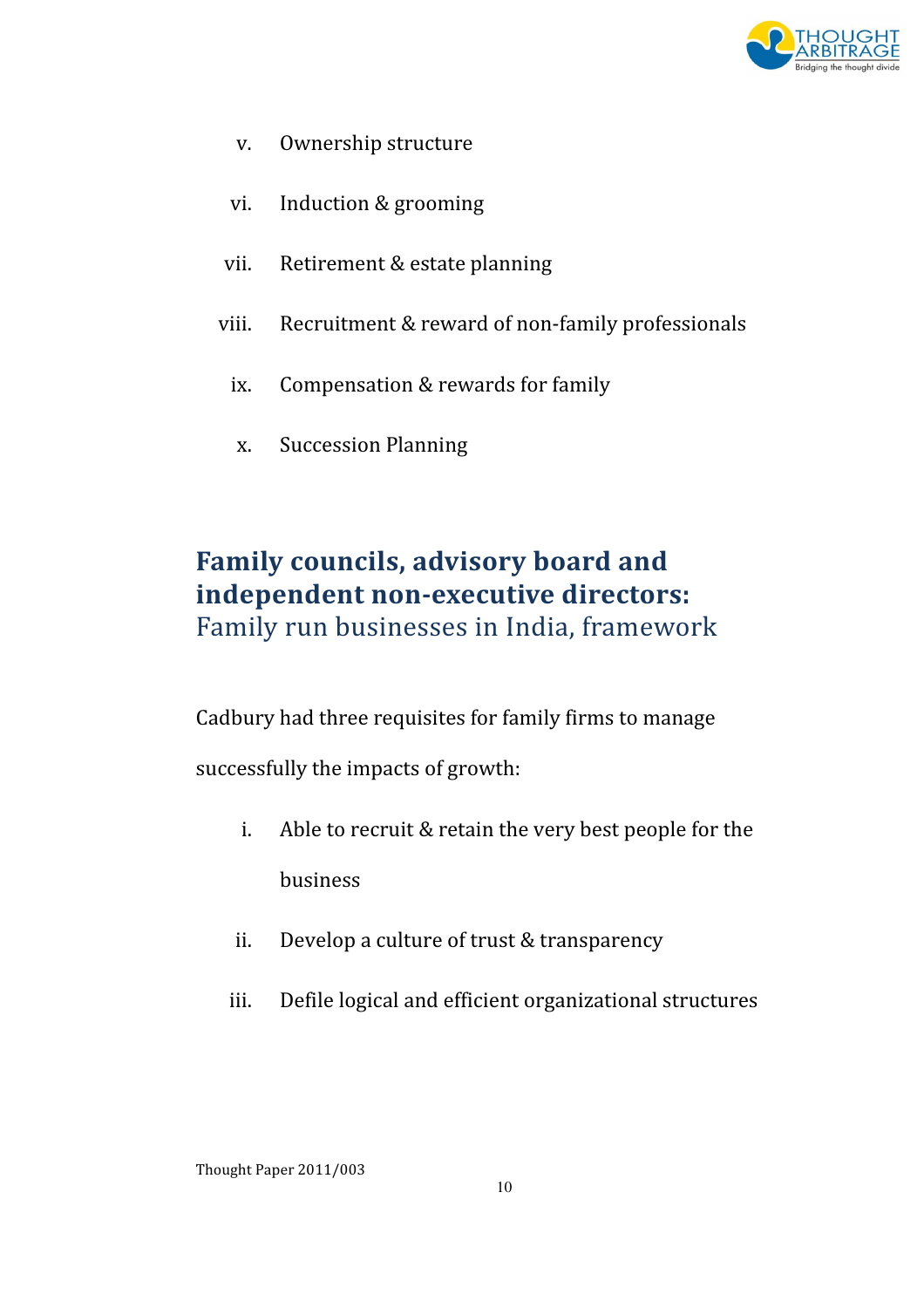

In the book "Corporate Governance" by Christine Mallin on Page 68 we have an interesting framework that I have adapted to show the evolution of a governing framework for family run businesses:



The advantages of a formal governance structure are several. Firstly there is a defined structure with defined channels for decision making and clear lines of responsibility. Second, the board can tackle areas that might be sensitive from a family viewpoint but which, nonetheless have to be dealt with – succession planning is a case in point (deciding who would best fill key roles in the business should the existing incumbents move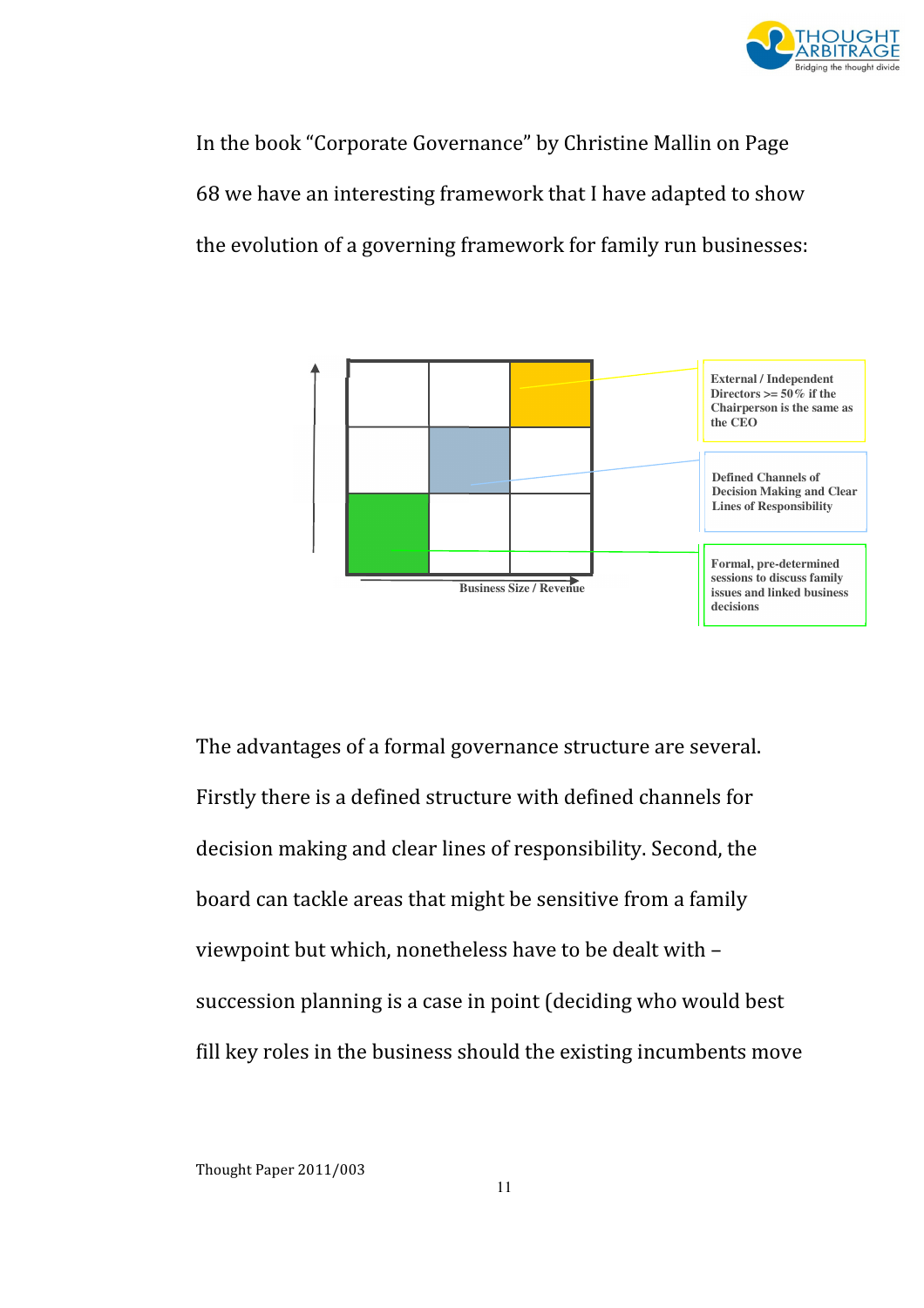

on, retire, or die). Succession planning is also important in the context of raising external equity.

### Conclusion Future direction for Indian family-run businesses

The Government of India continues to focus on legislation to ensure that frauds like the Satyam Computers one are not repeated; examples of what they have addressed are:

- Clause 49 of listing regulations of the Stock Exchanges set up under Kumara Mangalam Birla committee: 8 sections covering Board of Directors, Audit Committee, Remuneration of Directors, Board Procedure, Management of Shareholders, and Compliance.
- Revised by SEBI committee headed by Narayana Murthy Committee in 2004: 50% independent directors if CEO & Chairman are same person, CEO & CFO to certify Company's financial statements & the adequacy of internal controls,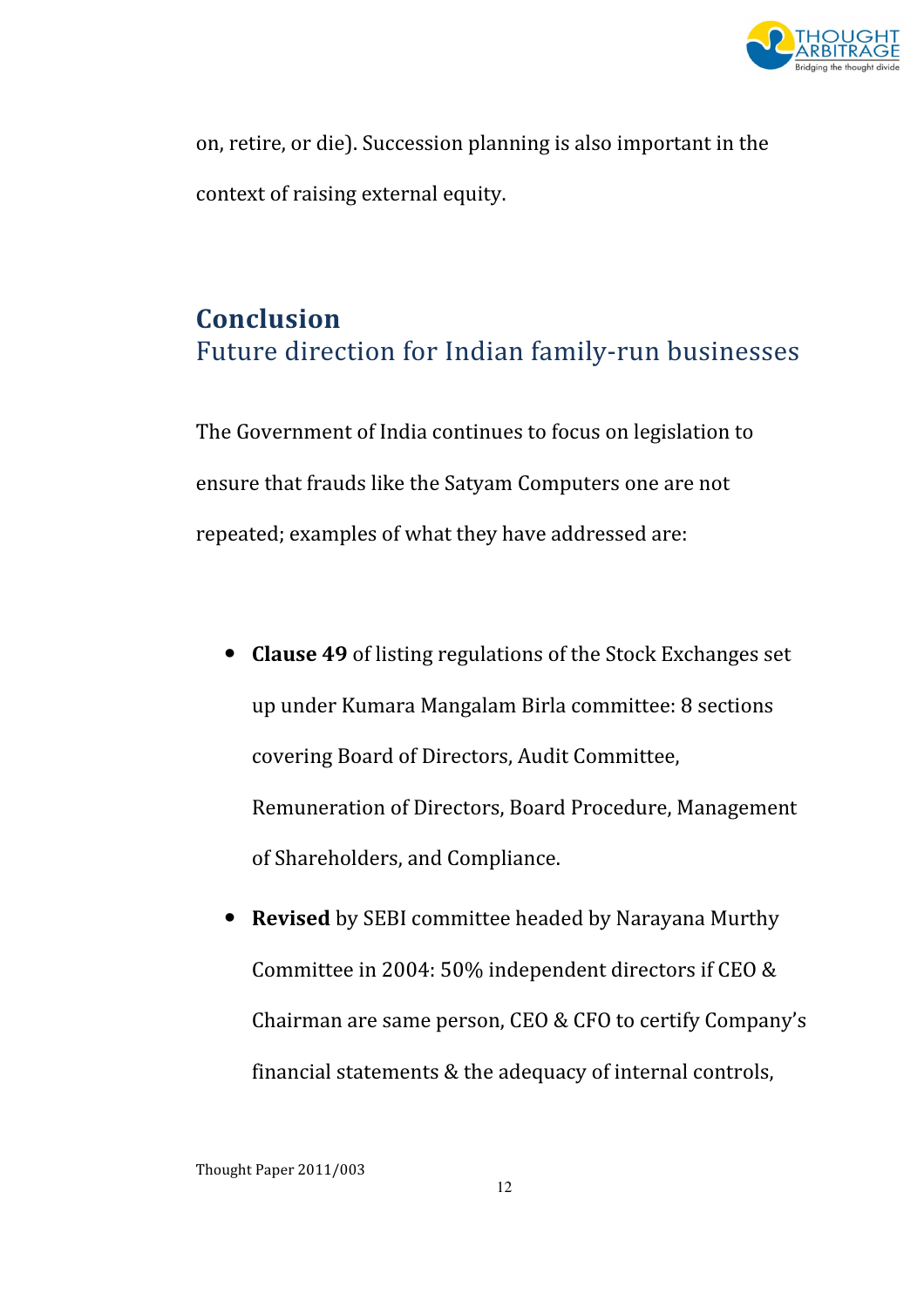

disclosure requirements, penalty of non-compliance: delisting / financial penalties

- Naresh Chandra Committee recommendations on Financial & non-Financial disclosure, independent audit & board oversight of management
- Companies Act revision in 2009: Key Management Positions: definition & process for nomination; rights & duties of auditors.

The future of family run businesses however requires a lot more than just regulation that addresses accounting & financial gaps. Here are some important areas that would define a successful framework:

- Family councils, family boards and independent directors that are mandated by size of business.
- Societal change through education?
- Making Independent Directors personally liable / accountable?

Thought Paper 2011/003 • Regulation that protects rights of minority Shareholders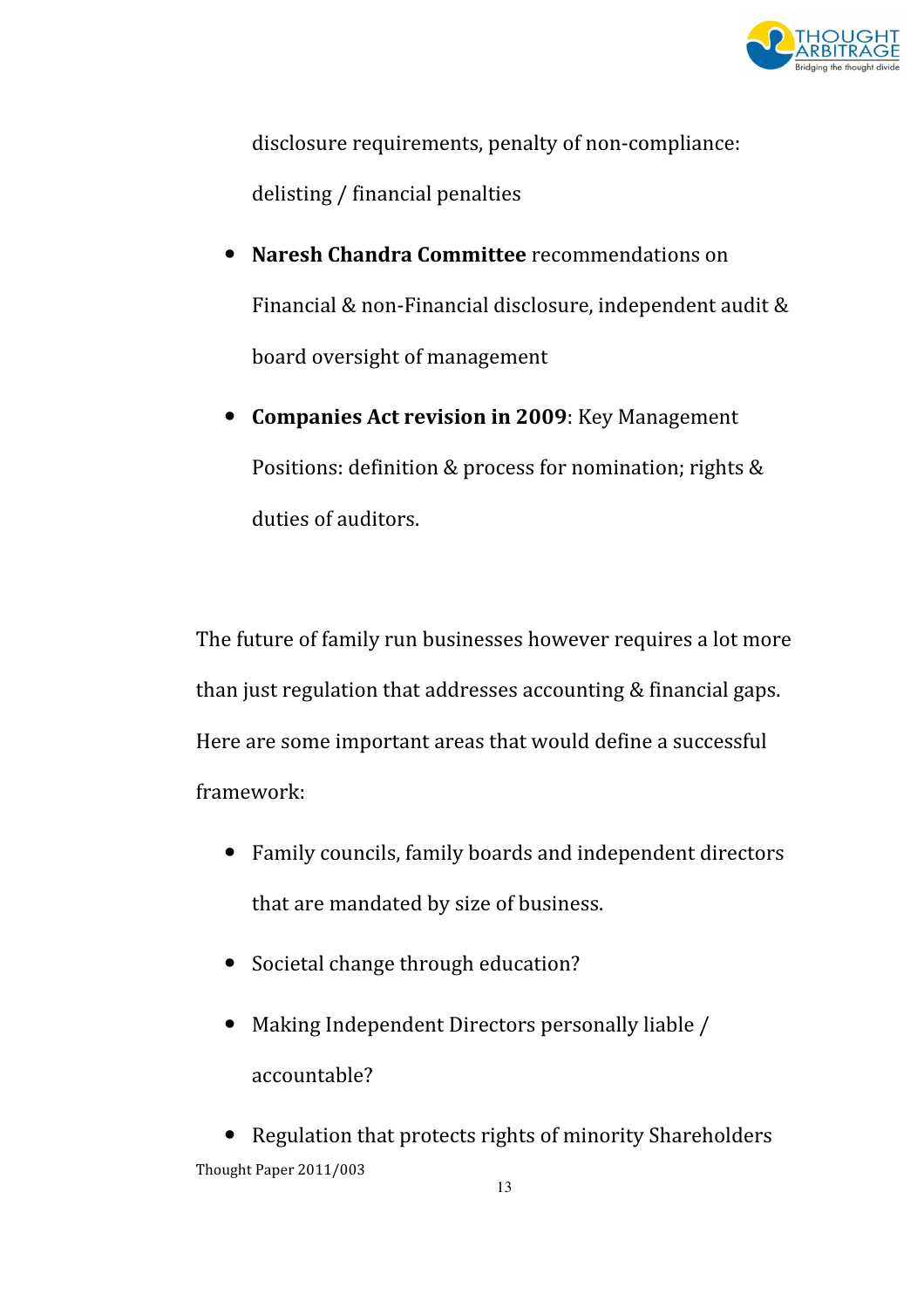

It is, of course, important to bear in mind that there will be the natural "cycle of life" in family run businesses in India; however – delving into the experience of the West and adapting lessons learned from mature economies to the rich historical and cultural legacy that dominates the Indian businesses can ensure that there is a successful transition through a difficult era as many Indian family run businesses pass on the reins beyond the third generation and transform into truly global empires.

 $\overline{\phantom{0}}$ 

<sup>1</sup>http://www.nytimes.com/2009/01/07/business/worldbusiness/07ihtsatyamtime.19149807.html

<sup>2</sup> http://www.indianexpress.com/oldStory/73285/ Ambani Aftermath

<sup>3</sup> http://www.business-standard.com/india/news/ratan-tata%5Cssuccessor-may-beforeigner/78630/on

<sup>4</sup> "Corporate Governance in Family Business" presentation by Prof. Ashish K Chatterjee, IIM Calcutta, at the 3rd Directors' Leadership Program

<sup>5</sup> Bajaj, Rahul, (2004); Competing with the Best in the World, Speech at the BMA Golden Jubilee Lecture, 15th December 2004.

<sup>6</sup> ICRA, (2007); Corporate Governance and related Credit Issues for Indian Family – Controlled Companies; Moody's ICRA Corporate Finance, October 2007.

<sup>7</sup> Dalal, Sucheta, (2005); Is Reliance rewriting rules of corporate governance, www.suchetadalal.com.